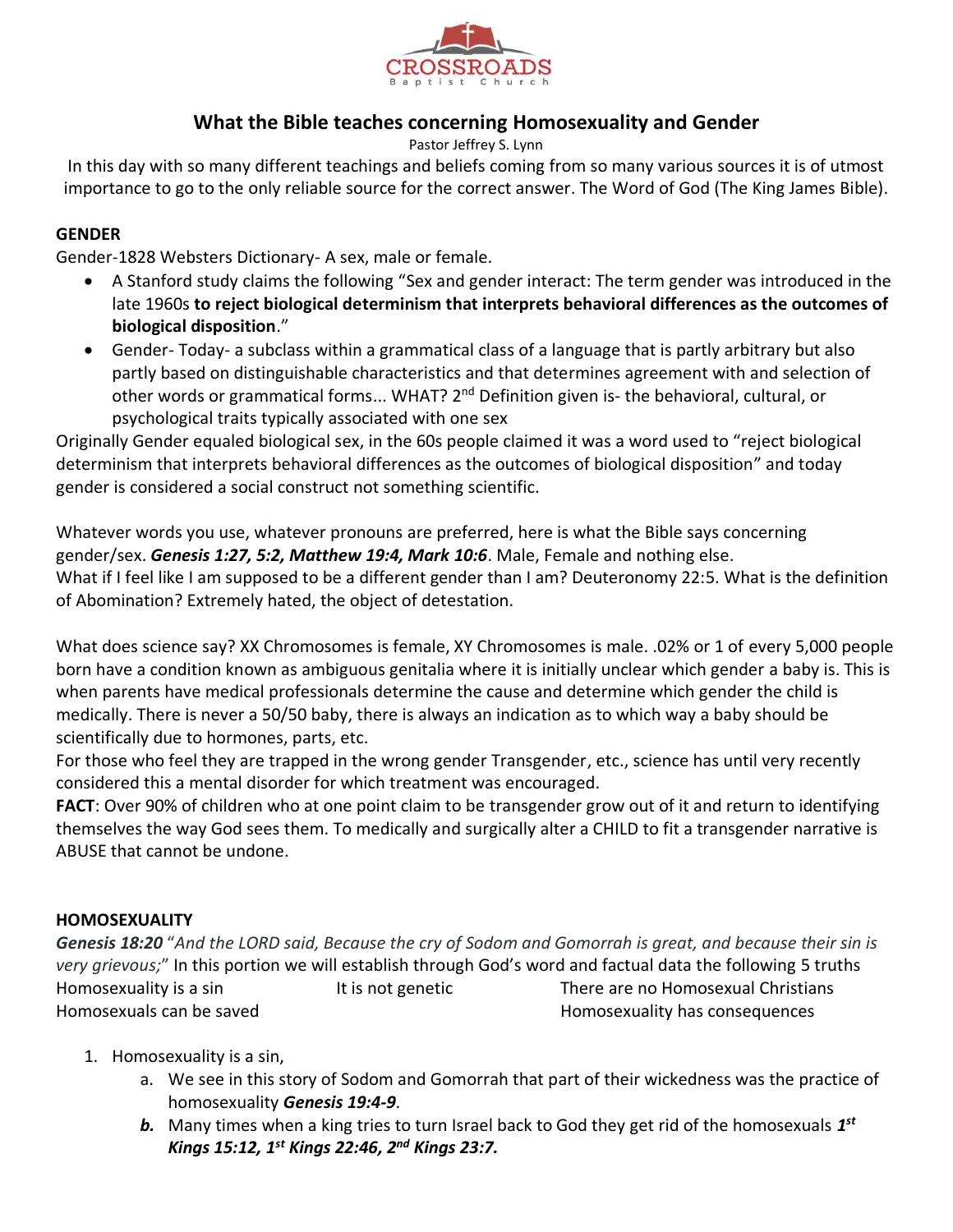c. The new testament is clear on Homosexuality *Romans 1:22-28* Here we see in verse *23* religious misbehavior, in verse *24* heterosexual misbehavior, in verse *26* female homosexual behavior, and in verse **27** male homosexual behavior.

God in His word is very clear that marriage is between one man and one-woman *Matthew 19:4-6*, God consistently condemns homosexuality and even refers to it as an abomination *Leviticus 20:13*. The Bible is very clear that homosexuality is a sin that results from man turning away from God and God leaving man to his own ways. *Romans 1*.

- 2. It is not genetic
	- a. Numerous studies have been performed in an attempt to find some genetic trait that links homosexuality and proves people to be "born that way" no evidence has been found at all to support this theory. In fact studies conducted from 1950-1979 asked practicing homosexuals whether they were born that way and over 90% said no they were not born that way.
	- b. Look to scripture *Romans 1:18-19* **NOTE**: every homosexual in America knows what the Bible says about them and they hate God for it and anyone who holds to the truth of His word, here the Bible says that they know the truth… Verses **20-22** they "became" which means that they were not originally what they ended up being.
	- c. Homosexuality cannot be a genetic trait passed down through the ages because were anyone to act upon the trait they would have no children to pass it along to. Man plus man equals no baby and adoption doesn't pass genetics from the father to the child.
	- d. Even if people were born with a predisposition to homosexuality which they are not, a predisposition to a certain sin does not grant that individual license from God to commit that sin. Predisposed to drink? Still wrong Predisposed to lie? Still wrong. Homosexuality is not genetic but even if it were it would not be an excuse to partake in it which brings us to our next point.
- 3. There are no homosexual Christians
	- a. All men who are truly saved by God's grace have been given a promise in *Hebrews 13:5* that Christ (who is God manifest in the flesh) will never leave us or forsake us. This is a wonderful promise from God. Look again at *Romans 1:20-28*, verse *24* God gave them up, verse *26* God gave them up, verse *28* God gave them over… This does not sound like the promise in *Hebrews 13:5*. Homosexuality is what results when a sinner turns so far from God that God just says ok have it you're way, verse *24.*
	- b. When we say there are no homosexual Christians were referring to those who have a desire in their heart to commit homosexuality. At times a Christian may have such a burning desire in their heart to hurt their parents that they think what can I do to shake mom and dad to the core and break their hearts. Fornication would be bad but everyone does that, what is the worst thing I can do in my life to hurt my Christian parents, I can defile myself with homosexuality. Eventually as we head down this road and homosexuality is no longer enough to get the desired attention bestiality and pedophilia will rise in acceptance in America. In fact they have already begun to campaign for pedophiles saying that they aren't sex perverts or child molesters they are simply minor attracted people, or M.A.P and they are trying to get their acronym added to the LGBT+ movement which now stands at LGBTQQIAAP, Lesbian, Gay, Bisexual, Transgender, Queer, Questioning, Intersex, Allies, Asexual and Pansexual

So when I say there are no homosexual Christians I am not saying that no Christian could ever commit a homosexual act but that no Christian could ever commit that act out of a desire within their heart to do so.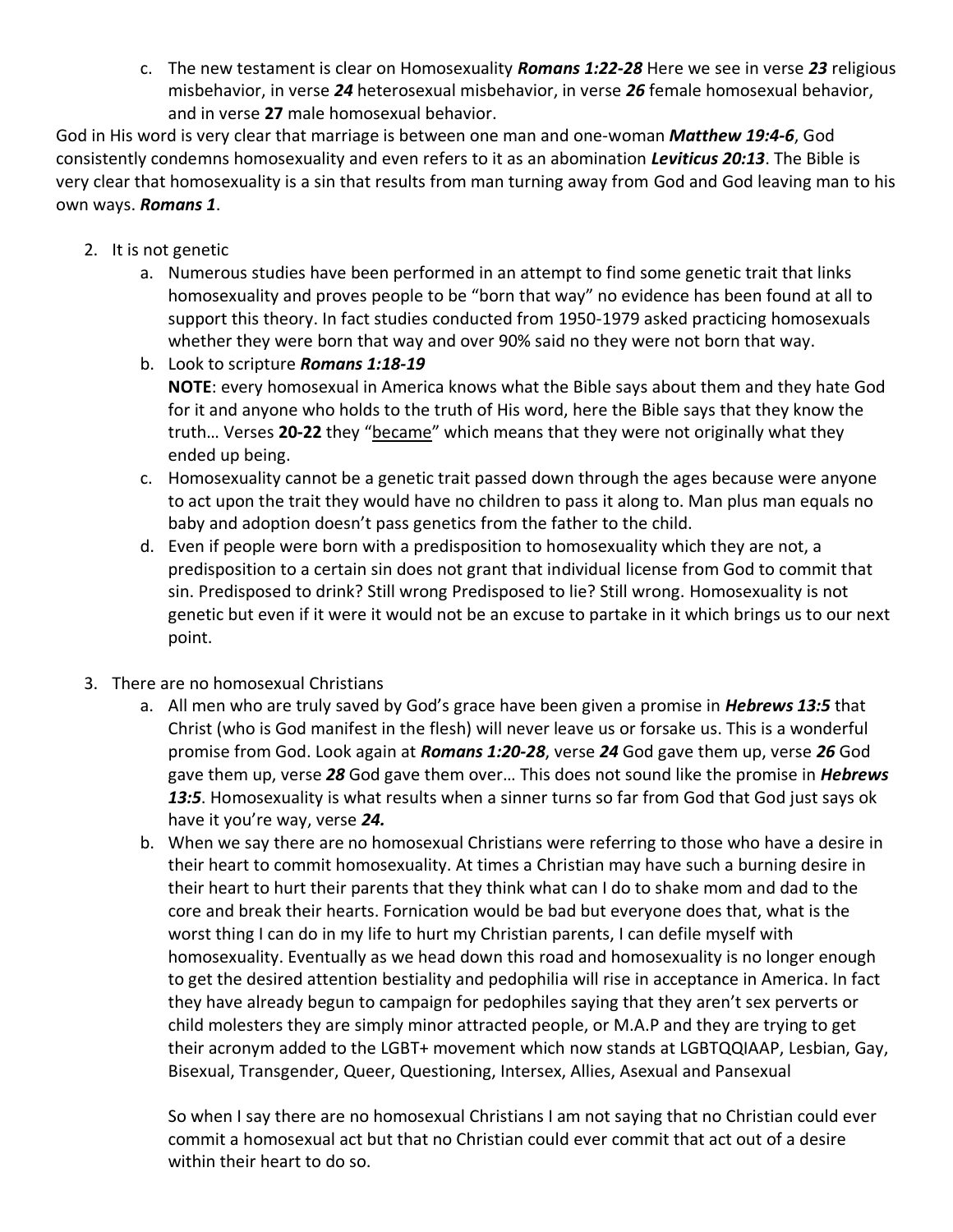- 4. Homosexuals can get saved
	- *a.* Homosexuality is a sin way up there with murder, pride, and blasphemy but God states in His word, "*For whosoever shall call upon the name of the Lord shall be saved." Romans 10:13 Matthew 12:31a "Wherefore I say unto you, All manner of sin and blasphemy shall be forgiven unto men:..."*

That being said, *Acts 2:38, Luke 24:47* the Bible clearly teaches that to be saved we must repent of our sins, repentance is "Sorrow or deep contrition for sin, as an offence and dishonor to God, a violation of His holy law, and the basest ingratitude toward a being of infinite benevolence. This is accompanied and followed by amendment of life." Just as a murderer cannot get saved and continue on killing people like nothing ever happened a homosexually cannot get saved and continue in their sin. They can have "an experience" and "pray a prayer" but true salvation brings repentance.

- b. Some argue that because homosexuality is considered an abomination to God that homosexuals cannot be saved but this is an ignorant position as many things including pride are called abominations to God.
- 5. Homosexuality has consequences
	- a. All sin has consequences, we reap what we sow but some sins consequences here on earth are different than others. Example Fornication "*Flee fornication. Every sin that a man doeth is without the body; but he that committeth fornication sinneth against his own body*." *1 st Corinthians 6:18* God says fornication hurts you.
	- b. The hurt of homosexuality is clear, Turn back to *Romans 1:26-27*, that phrase "*receiving in themselves that recompence of their error which was meet*." Homosexuality was considered a mental disorder by the American psychiatric society up until the news media and Hollywood started to normalize it in the 70's.

Psychology today article states "In 1973, the American [Psychiatric](https://www.psychologytoday.com/us/basics/psychiatry) Association (APA) asked all members attending its convention to vote on whether they believed homosexuality to be a mental disorder. 5,854 psychiatrists voted to remove homosexuality from the DSM, and 3,810 to retain it.

The APA then compromised, removing homosexuality from the DSM but replacing it, in effect, with ["sexual](https://www.psychologytoday.com/us/basics/homosexuality)  [orientation](https://www.psychologytoday.com/us/basics/homosexuality) disturbance" for people "in conflict with" their sexual orientation. Not until 1987 did homosexuality completely fall out of the DSM.

Meanwhile, the World Health Organization (WHO) only removed homosexuality from its ICD classification with the publication of ICD-10 in 1992, although ICD-10 still carries the construct of "ego-dystonic sexual orientation". In this condition, the person is not in doubt about his or her sexual preference, but "wishes it were different because of associated psychological and behavioral disorders".

Homosexuality is often described as a lifestyle when in fact a more accurate term would be a death style, it is reported that the average homosexual has between 50-70 "partners" per year…. when you consider (which I do not recommend), that homosexual acts involve a part of the body designed to eliminate waste it is no surprise that disease is rampant in the homosexual community. Some facts for you

- 1. Fewer than 2% of homosexuals live to the age of 70
- 2. According to "is homosexual activity normal" by DR E Fields the median age of a homosexual person who dies of GRID is 39, the average age of death for all homosexuals is 42. IN AMERICA
- 3. The average age of death for lesbians is 44
- 4. The average age of death for married heterosexual men is 75 and for women 79. Homosexuality literally cuts people's lives in half.